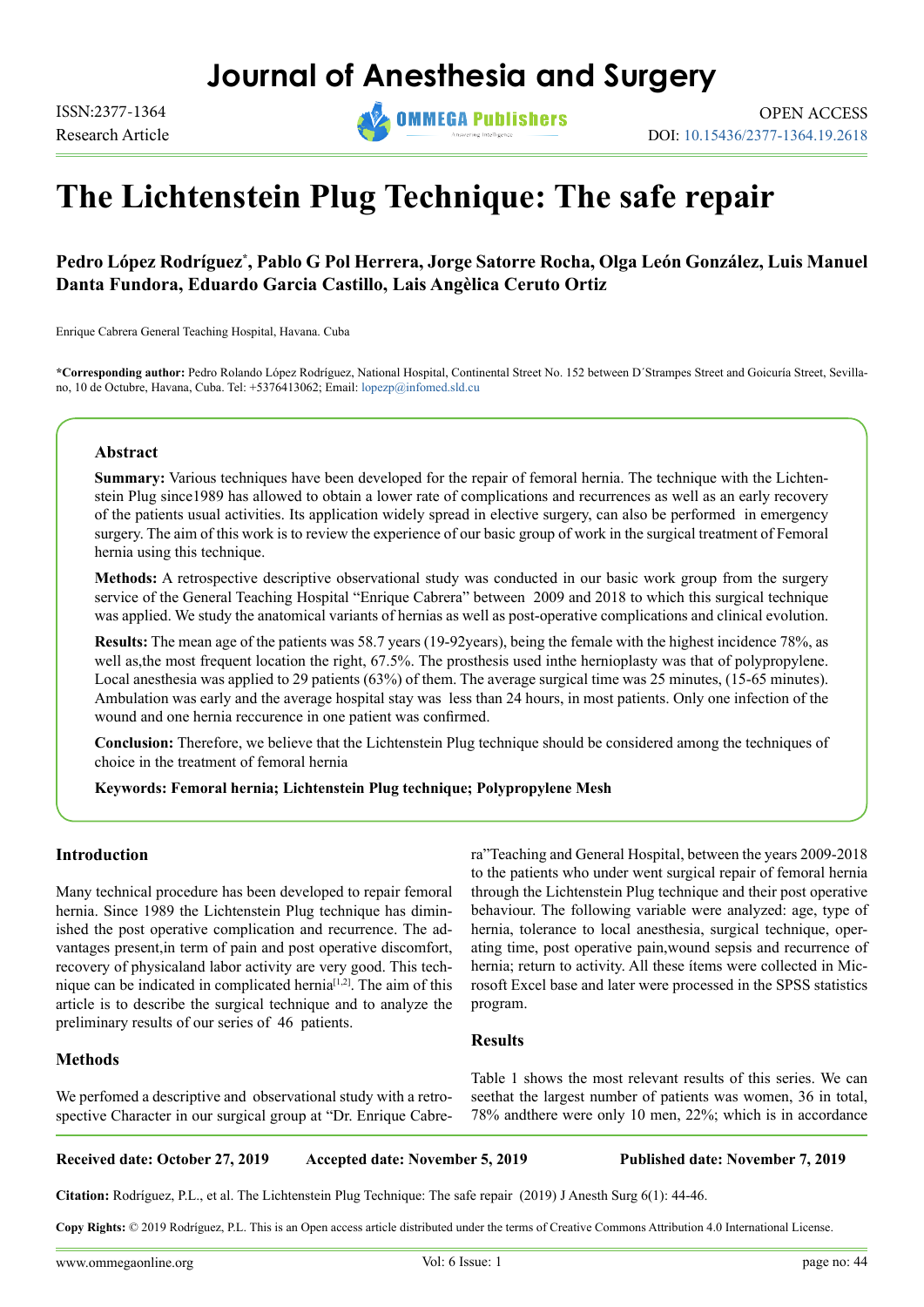

with what hasbeen reported with other authors. The most frequent location was the right one in 31 patients, 67.5% and the average age of the patients was 58.7 years, with a range between 19 and 92 years  $z\bar{x}^{[3]}$ . 47 surgical interventions were performed in 46 patients, since there was a relapse 2.2%. It was a patient who had undergone surgery for a recurrent incarcerated femoral hernia and who had a wound infection in thepostoperative perio[d\[4\].](#page-2-2) The most used anesthesia was the local one which was applied to 29 patients. 63%, followed by the regional one in 12 patients, 26.2% of the cases, Table 2 It is also observed in this table that the average duration of surgical interventions was 25 minutes and the hospital stay was 8 hours, like other authors $[5-7]$ .

**Table 1:** Sex, Location, Recurrence, Varity, Middle Ages

|             | Number of Patients | Percentage %  | Ch1             |
|-------------|--------------------|---------------|-----------------|
| Men         | 10                 | 22.0          | $0.08 \pm 0.01$ |
| Women       | 16                 | 78.0          | $0.08 \pm 0.01$ |
| Rigth       | 31                 | 67.5          | $0.19 \pm 0.01$ |
| Letf        | 15                 | 32.5          | $0,17\pm0.01$   |
| Recidiva    |                    | 2.2           |                 |
| Primary     | 45                 | 97.8          |                 |
| Middle Ages | 58.7 years         | (Range 19-92) |                 |

Source: Data collection form

**Table 2:** Type of Anesthesia, Average Duration, Hospital media stay.

| Type of Anesthesia      | Number of Patients | Porcentage %    |  |
|-------------------------|--------------------|-----------------|--|
| Local                   | 29                 | 63.0            |  |
| Regional                | 12                 | 26.2            |  |
| General                 |                    | 10.8            |  |
| <b>Average Duration</b> | 25 Minutes         | (Ranger 15-65)  |  |
| Hospital Media Stay     | 8 Hours            | $(Ranger 6-48)$ |  |

Source: Data collection form

The only recurrences observed in our series were in a patient who was operated on because of a relapsed, incarcerated hernia. In the surgical act a wide femoral orifice was observed that was occluded with a cylinder of polypropylene mesh like all the other patients. In the post operative period he presented wound infection and recurrence at four months. In the reoperation, it was found that the cylindrical prosthesis was of insufficient size to occlude the femoral orifice. This patient underwent a pre-peritoneal repair with a wide patch of polypropylenemesh.

#### **Discussion**

The great advantage of this technique is the absence of tension,and for this the mesh must completely occlude the hernial orifice. Therefore the prosthesis will be adapted to the size of the hole and not the reverse, avoiding the partial closure of the hole when it is large, since this would give rise to tension zones with the consequent risks of recurrence. In the primary femoral hernia figure 1, the hernialorificeis small figure 2 and can be satisfactorily occluded with the polypropylene cylindrical prosthesis figure 3. The low rate ofcomplications and its simple and rapid

execution means that we considerit as a technique of choice in cases of primary femoral hernia.In recurrent femoral hernia, the ring is generally larger, and in cases of urgent surgery due to a stuck or strangulated femoral hernia, it is often necessary to expand the hernia ring to adequately manage the affected bowel. In no case should try to reduce the size of the hole bysuture, even large, because of the danger of recurrence. In these cases,it may be useful to replace the Lichtenstein cylindrical prosthesis witha cone-shaped mesh as it has been used by other authors. The prosthetic material used in the cases has been a monofilament polypropylene mesh, as it is considered the most appropriate, since it is strong, resistant to infection and the cases of intolerance are practically non-existent since the yellow a rapid interstitial fibroblastic proliferation that fixes it intimately to the tissues, which fixes it intimately to the tissues, according to reports Mansilla Molina  $D^{[8]}$ . In our series, we did not have any deaths and the highest morbidity occurred in the group of older patients. For this reason, to get her with the high probability of strangulation of the femoral hernia<sup>[9]</sup> we believe that all patients diagnosed with femoral hernia, regardless of age and surgical risk, should undergo a programmed procedure after adequate preparation, thus avoiding situations adverse events that increase morbidity and mortality, according to what was expressed by Porrero JL in 1993 and Chamary V.L. also in 1993[\[10-12\]](#page-2-6). Local anesthesia was the most used in our series, 63%, due to the great benefits they bring to the patients with high surgical risk, however, atpresent the most frequently used is the regional one<sup>[13,14]</sup>. Finally, we can affirm that the series we present is not very extensive, but it is supported by good results, both in the immediate post-operative periodand in there incorporation of the patients to his habitual activity, as well as, in the absence of recurrences or complications delayed, when applying the Lichtenstein Plug technique in the repair of the femoral hernia. We can conclude affirming like other authors<sup>[14-16]</sup>. Which are equally significant, the convenience of repair when performed under local anesthesia, which is ideal if it is scheduled surgery, since the reduction of tissues trauma and post-operative discomfort and a lower incidence of sepsis and tissues tension, reduce potential recurrence and favour early Ambulation<sup>[17-19]</sup>.



**Figure 1:** Patients with right femoral hernia